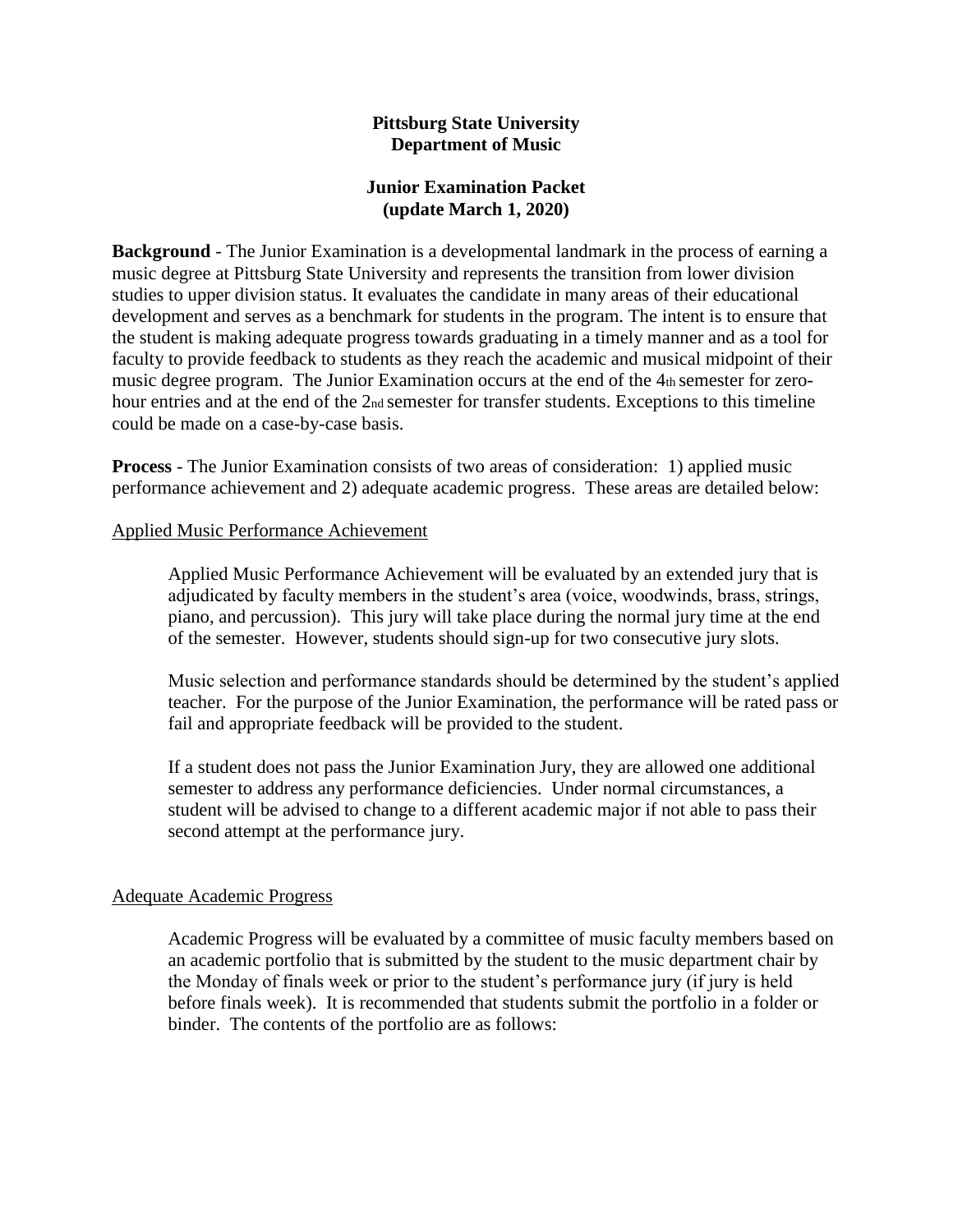Portfolio Contents

- 1. \_\_\_\_\_ The candidate will prepare a typed *Statement of Career Goals* in their degree. This should outline your career goals, both short-term and long-term. Correct grammar and spelling will be taken into consideration.
- 2. \_\_\_\_\_Copies of transcripts from all completed semesters in the program
- 3. \_\_\_\_\_ Report of projected grades from all classes in which the student is currently enrolled (see attached form).
- 4. \_\_\_\_\_ Copies of all Recital Hour or other solo performance programs that the student has appeared in during their lower division status.
- 5. \_\_\_\_\_ Three (3) *Forms of Recommendation* from faculty members in the Department of Music. **Please note:** These forms should be submitted by the faculty members to be included in the review process. (see forms attached).

Academic criteria used in consideration of the student's admission to upper division status are as follows:

\_\_\_\_ Passed at least up through Theory 2 (a grade of C or better)

- Passed at least up through Class Piano 132 (a grade of C or better)
- \_\_\_\_\_ Completed both English 101 and English 299 or the equivalent
- \_\_\_\_ Positive feedback from faculty via the 3 *Forms of Recommendation*

With regard to the academic aspect of the Junior Examination, the student will simply not be allowed to enroll at the 450 level in applied lessons until all requirements of the policy have been met. Once the upper division status has been cleared, the student still needs three semesters of applied study at the 450 level before graduation for a BME student, and four semesters at the 450 level for a BM student. BA majors will have only two semesters of applied study at the 450 level left.

Attachments included:

- Forms of recommendation (3)
- Report of Projected grades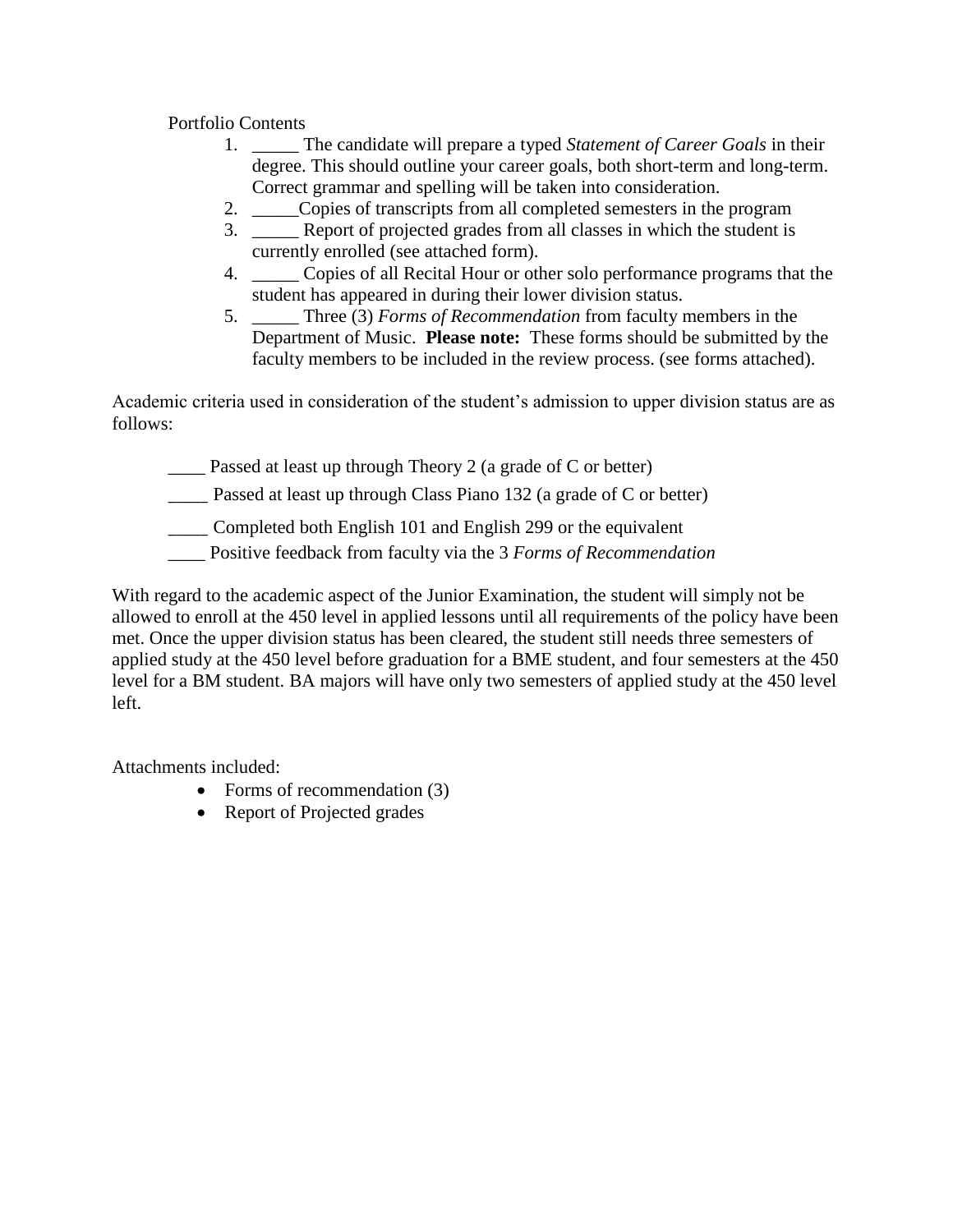## **Pittsburg State University Music Department**

### **Junior Examination Semester Grade Projection**

Note to student: This form should be included in the Academic Progress Portfolio

| Course | Projected Grade | <b>Instructor Signature</b> |
|--------|-----------------|-----------------------------|
|        |                 |                             |
|        |                 |                             |
|        |                 |                             |
|        |                 |                             |
|        |                 |                             |
|        |                 |                             |
|        |                 |                             |
|        |                 |                             |
|        |                 |                             |
|        |                 |                             |
|        |                 |                             |
|        |                 |                             |
|        |                 |                             |
|        |                 |                             |
|        |                 |                             |
|        |                 |                             |
|        |                 |                             |
|        |                 |                             |
|        |                 |                             |
|        |                 |                             |
|        |                 |                             |
|        |                 |                             |
|        |                 |                             |
|        |                 |                             |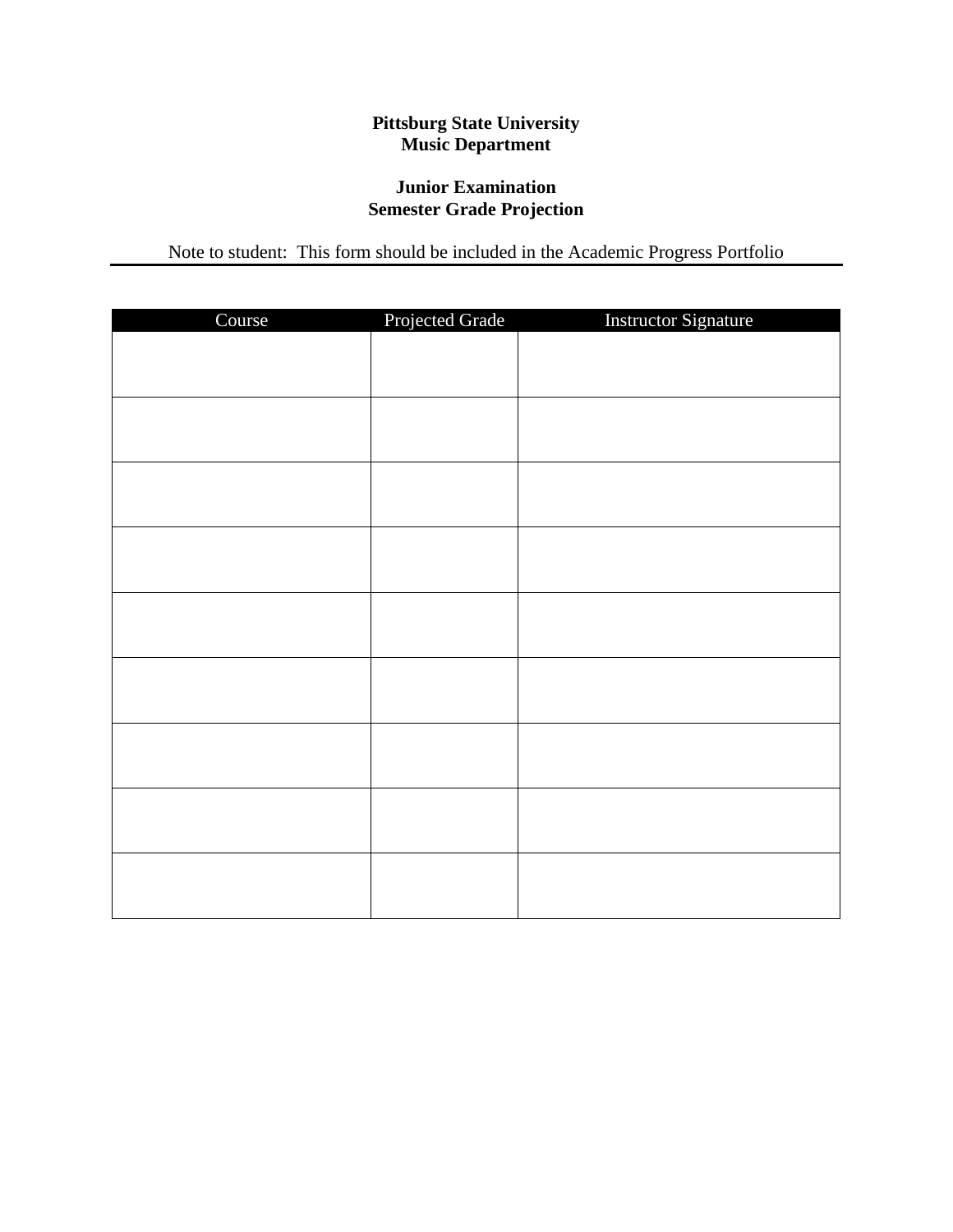# Pittsburg State University<br>Department of Music<br>Junior Examination Recommendation Form

### Please circle 1-5, with 1 being the highest

|                               | High.        |                         |   |   | Low |  |  |
|-------------------------------|--------------|-------------------------|---|---|-----|--|--|
| Musicianship                  |              | 2                       | 3 | 4 | 5   |  |  |
| Collegiality                  | 1            | $\overline{2}$          | 3 | 4 | 5   |  |  |
| Performance in coursework     | 1            | $\overline{2}$          | 3 | 4 | 5   |  |  |
| Ambition                      | 1            | $\overline{\mathbf{c}}$ | 3 | 4 | 5   |  |  |
| Leadership                    | 1            | $\overline{2}$          | 3 | 4 | 5   |  |  |
| Potential for success         | 1            | $\overline{2}$          | 3 | 4 | 5   |  |  |
| Accountability/Responsibility | $\mathbf{1}$ | $\overline{2}$          | 3 | 4 | 5   |  |  |
| Attitude                      | 1            | $\overline{c}$          | 3 | 4 | 5   |  |  |
| Overall                       | 1            | 2                       | 3 | 4 | 5   |  |  |
| <b>Comments:</b>              |              |                         |   |   |     |  |  |

 $\approx$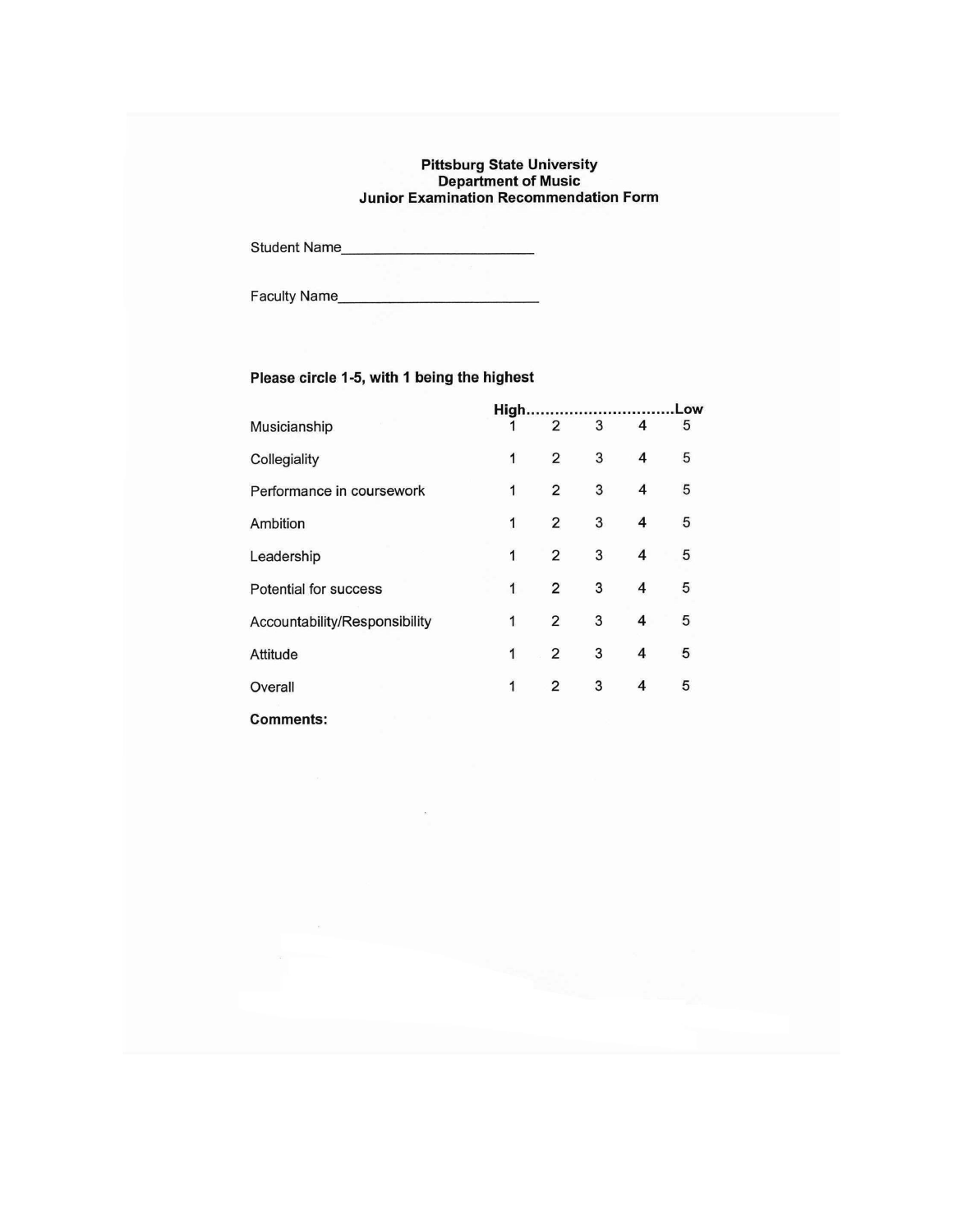# Pittsburg State University<br>Department of Music<br>Junior Examination Recommendation Form

Student Name

### Please circle 1-5, with 1 being the highest

|                               | High |                         |   |   | Low |  |  |
|-------------------------------|------|-------------------------|---|---|-----|--|--|
| Musicianship                  |      | 2                       | 3 | 4 | 5   |  |  |
| Collegiality                  | 1    | 2                       | 3 | 4 | 5   |  |  |
| Performance in coursework     | 1    | $\overline{2}$          | 3 | 4 | 5   |  |  |
| <b>Ambition</b>               | 1    | 2                       | 3 | 4 | 5   |  |  |
| Leadership                    | 1    | 2                       | 3 | 4 | 5   |  |  |
| Potential for success         | 1    | $\overline{\mathbf{c}}$ | 3 | 4 | 5   |  |  |
| Accountability/Responsibility | 1    | $\overline{2}$          | 3 | 4 | 5   |  |  |
| Attitude                      | 1    | $\overline{2}$          | 3 | 4 | 5   |  |  |
| Overall                       | 1    | 2                       | 3 | 4 | 5   |  |  |
| <b>Comments:</b>              |      |                         |   |   |     |  |  |

 $\sim$   $\,$